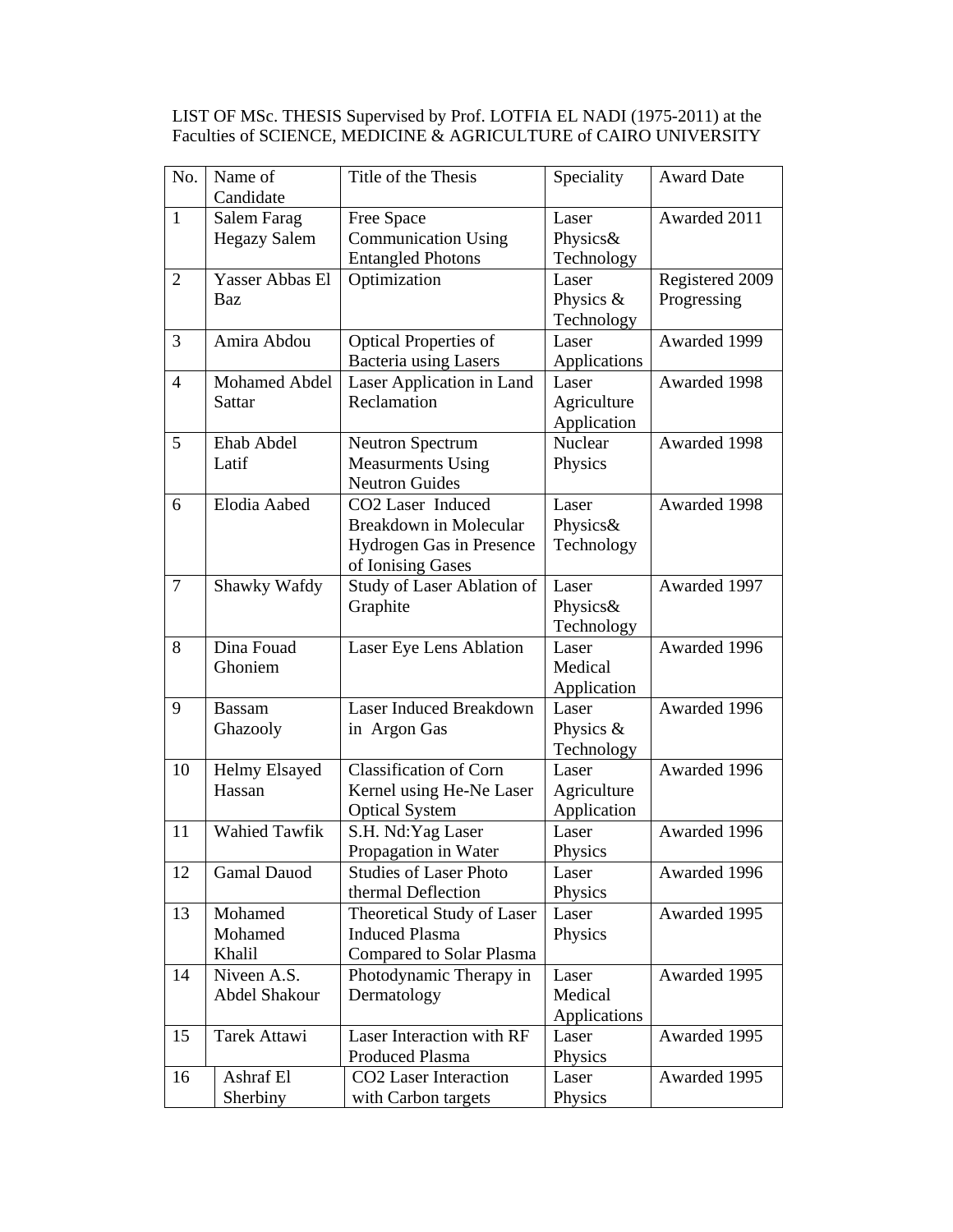| 17 | Eman Attaia          | Physical Properties of                          | Thin Films              | Awarded      |
|----|----------------------|-------------------------------------------------|-------------------------|--------------|
|    | Ewais                | Thin Amourphous Films                           |                         | 1993         |
| 18 | Mansour              | Laser Application in                            | Laser                   | Awarded 1993 |
|    | Hassan               | Ophthalmology                                   | Medical                 |              |
|    | Mara Taha            |                                                 | Applications            |              |
| 19 | Hussein Abou         | Study of the Optical<br>Properties of Some      | Laser                   | Awarded 1993 |
|    | Kenna                | Coummarines as Laser                            | Physics                 |              |
|    |                      | Dyes                                            |                         |              |
| 20 | Hisham Abdel         | Theoretical Study of Four                       | Laser                   | Awarded 1992 |
|    | Ghany                | Wave Mixing leading to                          | Physica                 |              |
|    |                      | S.H. Generation in CuCl                         |                         |              |
| 21 | Karam Atef           | Interaction of Alpha                            | Nuclear                 | Awarded 1992 |
|    | <b>Abdel Ghany</b>   | <b>Particles with Gases</b>                     | Physics                 |              |
| 22 | Mohamed Atta         | Study of Evaporated                             | Laser                   | Awarded 1990 |
|    | Abdel Haliem         | Cathode Materials during                        | Physics &               |              |
|    |                      | Vacuum Arc Discharge                            | technology              |              |
| 23 | Mohamed Atef<br>Reda | Design and Performance<br>of Nd Glass Laser     | Laser                   | Awarded 1988 |
|    |                      |                                                 | Physics &<br>Technology |              |
| 24 | Nagwa A.             | <b>Controle of Electron</b>                     | Laser                   | Awarded 1987 |
|    | Moniem               | Losses in Laser Induced                         | Physics                 |              |
|    |                      | <b>Breakdown</b> in Gases                       |                         |              |
| 25 | Galila A. Latif      | <b>Interaction of Laser</b>                     | Laser                   | Awarded 1987 |
|    | Mehena               | <b>Radiation with Gases</b>                     | Physics                 |              |
| 26 | <b>Ahmed Hussein</b> | Use of Sulpher Asphalt in                       | Petroleum               | Awarded 1986 |
|    | Attia El             | <b>Road Reclamation</b>                         | Physics                 |              |
|    | Mekkawy              |                                                 |                         |              |
| 27 | Inas A. El           | Controle of Thin Films of                       | Thin Films              | Awarded 1985 |
|    | Zawawy               | <b>CdS</b> Parameters for Use<br>in Solar Cells |                         |              |
| 28 | <b>Abdel Nasser</b>  | Interaction of CO2 Laser                        | Laser                   | Awarded 1985 |
|    | A. Fetouh            | Beam with Al & Bi Thin                          | Physics                 |              |
|    |                      | Films                                           |                         |              |
| 29 | Gamal Abdel          | Performance of Photon                           | Laser                   | Awarded 1984 |
|    | Fattah               | Drag Detectors for High                         | Physics &               |              |
|    |                      | Power CO2 Laser                                 | Technology              |              |
| 30 | Karam Ahmed          | Dose Distribution of                            | Radiation &             | Awarded 1984 |
|    | Zekri                | external Cs137 Source                           | Nuclear                 |              |
|    |                      | used in Radiotherapy                            | Physics                 |              |
| 31 | Nadia Gaafar         | <b>Alpha Particle Scattering</b>                | Nuclear                 | Awarded 1984 |
|    | Shaker               | on Cu and Ag Targets                            | Physics                 |              |
| 32 | Magdy M.             | Physical Properties of Ti                       | Thin Films              | Awarded 1983 |
|    | Omar Emara           | Thin Films                                      |                         |              |
| 33 | Mohamed              | <b>Alpha Particle Scattering</b>                | Nuclear                 | Awarded 1982 |
|    | <b>Medhat Mahdy</b>  | on Heavy Nuclei                                 | Physics                 |              |
| 34 | Mostafa Abdel        | <b>Study of Phase</b>                           | Thin Films              | Awarded 1982 |
|    | Kader M. Attia       | Transitions of Cu++Com.                         |                         |              |